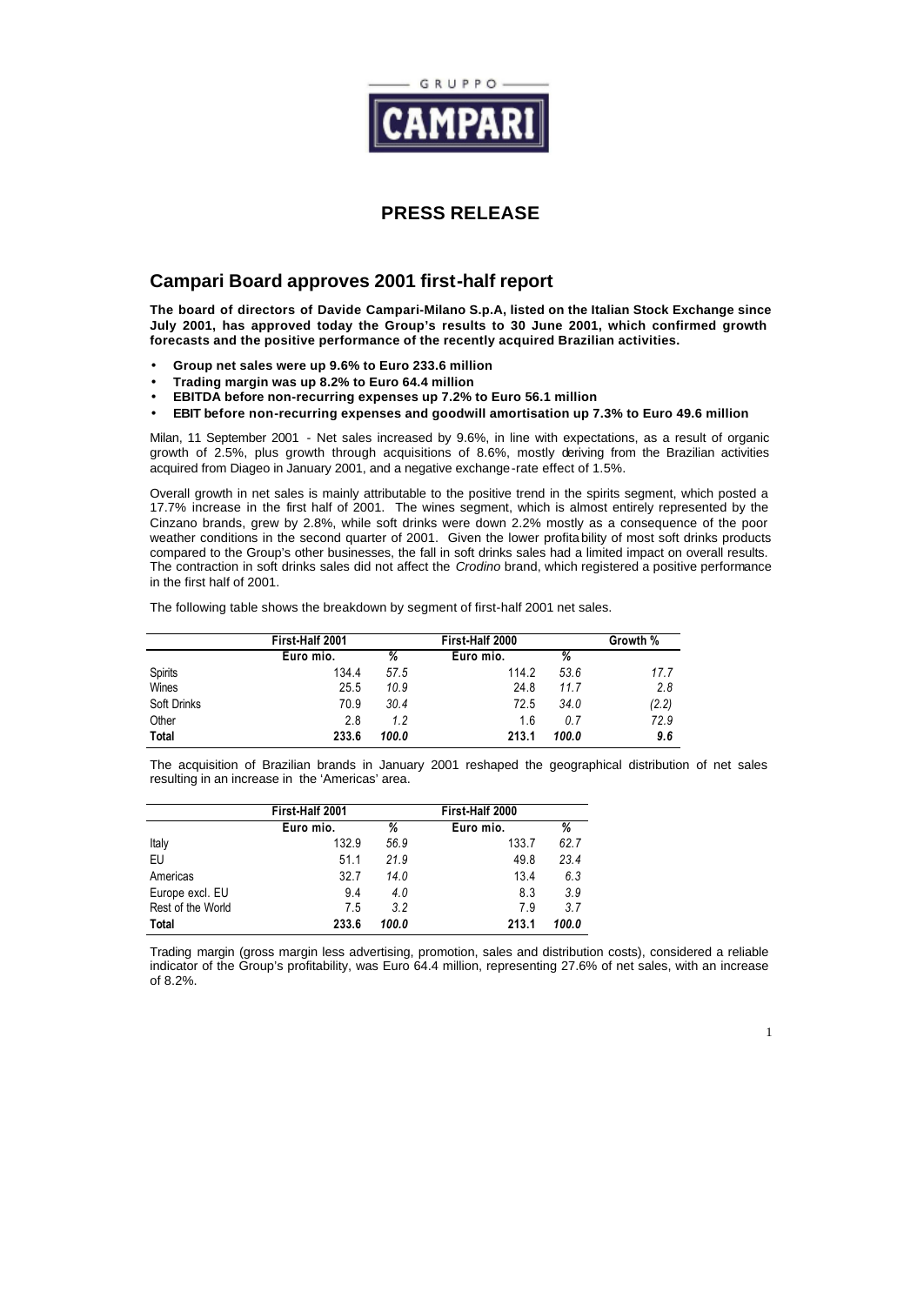EBITDA before non-recurring expenses grew to Euro 56.1 million, representing 24.0% of consolidated net sales and with an increase of 7.2%.

EBIT before non-recurring expenses, mainly attributable to the company's listing in July 2001, was Euro 43.9 million. EBIT before non-recurring expenses and amortisation of goodwill and trademarks, was Euro 49.6 million, representing 21.2% of Group net sales and recording an increase of 7.3% on first-half 2000.

Net income was Euro 22.7 million in the first half to 30 June 2001, compared to Euro 32.8 mil lion in the same period of 2000. Net income was negatively affected by lower capital gains on real estate disposals and by an unrealised exchange loss of Euro 5 million ca.

The unrealised exchange loss at June 30, 2001, mainly attributable to the revaluation of the outstanding short-term loan in US dollars related to the Brazilian acquisition, at the current date has been partially recovered due to the strengthening of the Euro against the US dollar.

At 30 June 2001 the Group's net financial position was positive at Euro 74.7 million, after dividends payment of Euro 25.5 million. This strong financial position will allow the Group to pursue other deals in line with its strategy of high external growth.

At 30 June 2001 total shareholders' equity was Euro 391.8 million.

\*\*\*

#### **LIVE DIAL-IN CONFERENCE CALL**

Mr. Perelli-Cippo, Group CEO and Mr. Marchesini, Group CFO will announce and comment on the Group's first half-year results to analysts, investors and journalists in a live dial-in conference call today, 11 September 2001 at 5.30 p.m. (European continental time). To join you are kindly requested to dial either of the following numbers and ask to be connected to the Campari conference call:

- from Italy: 800.866.001 code: \* 0 (toll-free number)
- from abroad: +39.06.331.68 code: \* 0

*The Campari Group is one of the world's leading alcoholic beverage companies, with a leading position in the Italian and Brazilian markets. With more than 140 years of experience in the sector, the Group has today an established presence in international markets which enables it to satisfy demand in more than 190 countries. International sales currently account for almost 50% of total consolidated turnover.*

*Following an intense acquisition programme undertaken over the last few years, the Group has today an*  extensive portfolio, which spans three business segments: spirits, wines and soft drinks. The largest of *these is spirits, representing 55% of consolidated net sales in 2000. Wines and soft drinks represented 16% and 29% respectively of consolidated net sales in 2000. The Group's brand portfolio includes a combination of strong international brands, such as* Campari, Cinzano *and* Cynar*, and leading local brands, such as*  CampariSoda, Crodino, Biancosarti*,* Lemonsoda, Oransoda *and* Pelmosoda *in Italy,* Ouzo 12 *in Greece and Germany,* Dreher, Old Eight, Drury's *and* Liebfraumilch *in Brazil and* Gregson's *in Uruguay.*

**For further information:** Investor Relations Manager Fax: +39 02 6225 207 Web site: www.campari.com

Tel.: +39 02 6225 330 E-mail: investor.relations@campari.com